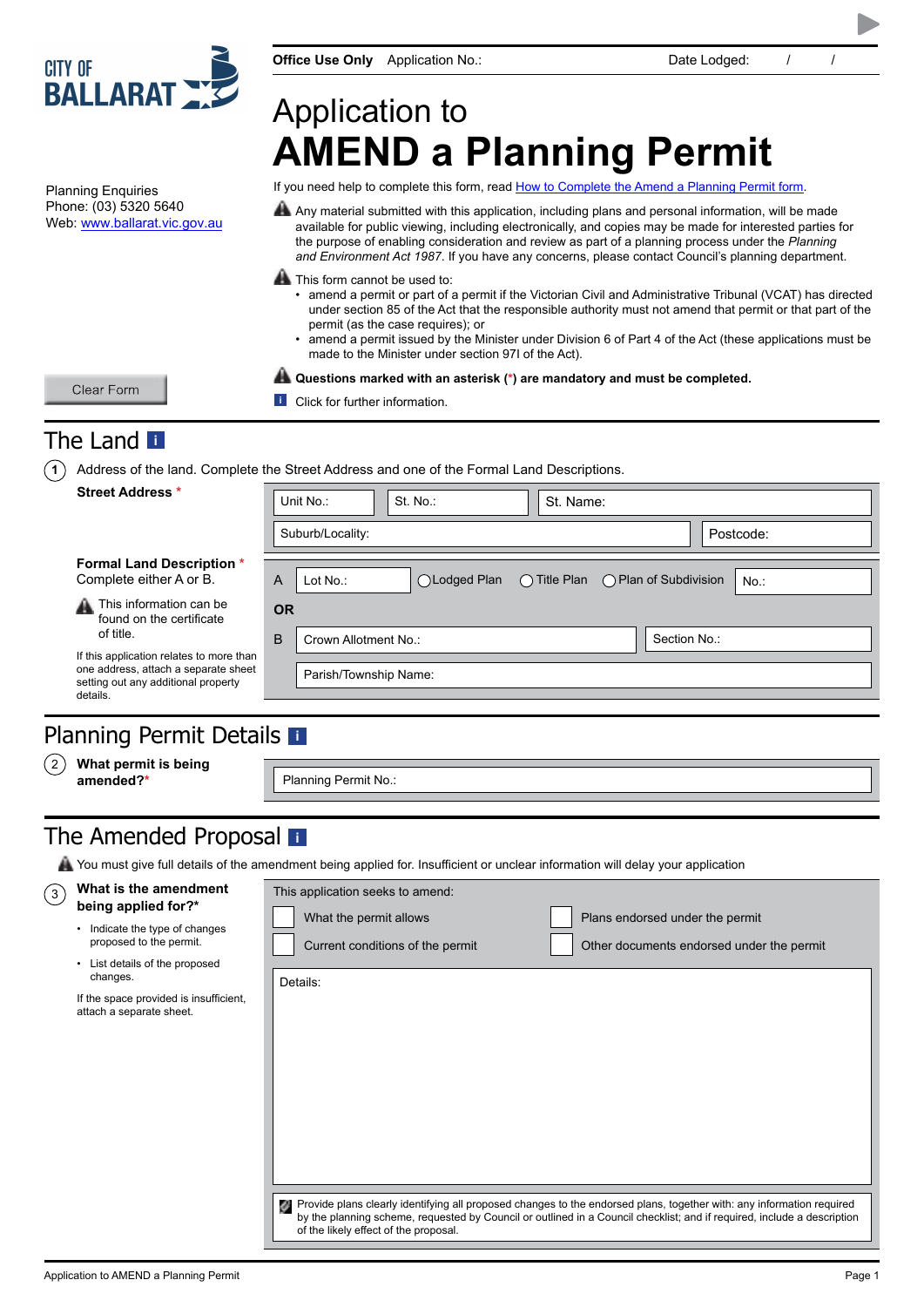### **[i](#page-4-0)**

# Existing Conditions**<sup>i</sup>**

#### **Describe how the land is 5 used and developed now \***

For example, vacant, three dwellings, medical centre with two practitioners, licensed restaurant with 80 seats, grazing.

| Have the conditions of the land changed since the time of the original permit application? $\Box$ Yes No |  |  |
|----------------------------------------------------------------------------------------------------------|--|--|
| If yes, please provide details of the existing conditions.                                               |  |  |

### Title Information**<sup>i</sup>**

**6 Encumbrances on title \***

If you need help with the title, read: How to [Complete the Application](http://www.dtpli.vic.gov.au/planning/planning-applications/amending-a-planning-permit)  [for a Planning Permit form](http://www.dtpli.vic.gov.au/planning/planning-applications/amending-a-planning-permit) Does the proposal breach, in any way, an encumbrance on title such as a restrictrive covenant, section 173 agreement or other obligation such as an easement or building envelope?

Yes. (If 'yes' contact council for advice on how to proceed before continuing with this application.)

 $\bigcirc$  No

Not applicable (no such encumbrance applies).

Provide a full, current copy of the title for each individual parcel of land forming the subject site. (The title includes: the covering 'register search statement', the title diagram and the associated title documents, known as 'instruments', for example, restrictive covenants.)



| Development Cost L                                                                                                                                            |                                                                                                                     |                                       |     |                            |
|---------------------------------------------------------------------------------------------------------------------------------------------------------------|---------------------------------------------------------------------------------------------------------------------|---------------------------------------|-----|----------------------------|
| <b>Estimate cost of</b><br>$\left(4\right)$<br>development*                                                                                                   | Cost of proposed amended<br>development:                                                                            | Cost of the permitted<br>development: |     | Cost difference $(+ or -)$ |
| If the permit allows development,<br>estimate the cost difference<br>between the development<br>allowed by the permit and the<br>development to be allowed by | \$<br>Insert 'NA' if no development is proposed by the permit.<br>You may be required to verify this estimate.<br>燕 | \$<br>–                               | $=$ | -\$                        |
| the amended permit.                                                                                                                                           |                                                                                                                     |                                       |     |                            |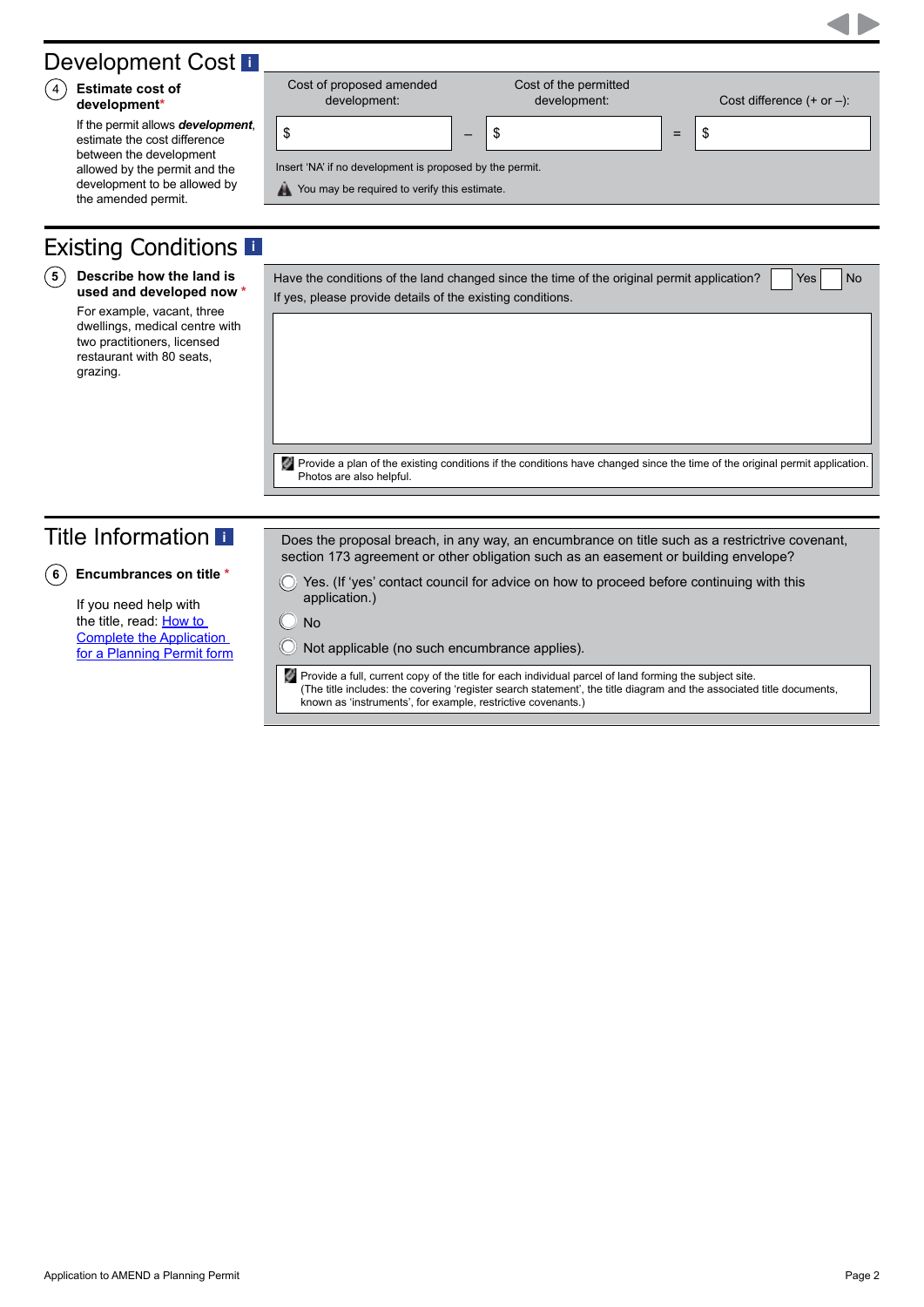## Applicant and Owner Details **[i](#page-5-0)**

 $(7)$  Provide details of the applicant and the owner of the land.

| Applicant*                                                                                                    | Name:                                                                         |                                                           |           |                                                        |                    |  |  |
|---------------------------------------------------------------------------------------------------------------|-------------------------------------------------------------------------------|-----------------------------------------------------------|-----------|--------------------------------------------------------|--------------------|--|--|
| The person who wants the                                                                                      | Title:                                                                        | First Name:                                               |           | Surname:                                               |                    |  |  |
| permit.                                                                                                       | Organisation (if applicable):                                                 |                                                           |           |                                                        |                    |  |  |
|                                                                                                               | Postal Address:<br>If it is a P.O. Box, enter the details here:               |                                                           |           |                                                        |                    |  |  |
|                                                                                                               | Unit No.:                                                                     | St. No.:                                                  | St. Name: |                                                        |                    |  |  |
|                                                                                                               | Suburb/Locality:                                                              |                                                           |           | State:                                                 | Postcode:          |  |  |
| Please provide at least one                                                                                   |                                                                               | Contact information for applicant or contact person below |           |                                                        |                    |  |  |
| contact phone number *                                                                                        | Business phone:                                                               |                                                           |           | Email:                                                 |                    |  |  |
|                                                                                                               | Mobile phone:                                                                 |                                                           |           | Fax:                                                   |                    |  |  |
| Where the preferred contact<br>person for the application is                                                  | Contact person's details*<br>Name:                                            |                                                           |           | Same as applicant (if so, go to 'contact information') |                    |  |  |
| different from the applicant,<br>provide the details of that                                                  | First Name:<br>Title:                                                         |                                                           |           | Surname:                                               |                    |  |  |
| person.                                                                                                       | Organisation (if applicable):                                                 |                                                           |           |                                                        |                    |  |  |
|                                                                                                               | Postal Address:                                                               |                                                           |           | If it is a P.O. Box, enter the details here:           |                    |  |  |
|                                                                                                               | Unit No.:                                                                     | St. No.:                                                  | St. Name: |                                                        |                    |  |  |
|                                                                                                               | Suburb/Locality:                                                              |                                                           |           | State:                                                 | Postcode:          |  |  |
| Owner *                                                                                                       |                                                                               |                                                           |           |                                                        | Same as applicant  |  |  |
| The person or organisation<br>who owns the land                                                               | Name:<br>Title:                                                               | First Name:                                               |           | Surname:                                               |                    |  |  |
|                                                                                                               |                                                                               |                                                           |           |                                                        |                    |  |  |
| Where the owner is different<br>from the applicant, provide<br>the details of that person or<br>organisation. | Organisation (if applicable):<br>If it is a P.O. Box, enter the details here: |                                                           |           |                                                        |                    |  |  |
|                                                                                                               | Postal Address:<br>St. No.:<br>Unit No.:                                      |                                                           | St. Name: |                                                        |                    |  |  |
|                                                                                                               |                                                                               |                                                           |           |                                                        |                    |  |  |
|                                                                                                               | Suburb/Locality:                                                              |                                                           |           | State:                                                 | Postcode:          |  |  |
|                                                                                                               | Owner's Signature (Optional):                                                 |                                                           |           | Date:                                                  |                    |  |  |
|                                                                                                               |                                                                               |                                                           |           |                                                        | day / month / year |  |  |

### Declarat[i](#page-5-0)on **i**

### 8 **This form must be signed by the applicant\***

Remember it is against the law to provide false or misleading information, which could result in a heavy fine and cancellatio of the permit.

I declare that I am the applicant; that all the information in this application is true and correct; that all changes to the permit and plan have been listed as part of the amended proposal at Question 3 of this form; and that the owner (if not myself) has been notified of the permit application.

Signature:  $\begin{array}{|c|c|c|c|c|}\n\hline\n\text{D} & \text{D} & \text{D} & \text{D} \\\hline\n\end{array}$ 

day / month / year

### Need help with the Application? **[i](#page-5-0)**

If you need help to complete this form, read [How to complete the Application to Amend a Planning Permit form](http://www.dtpli.vic.gov.au/planning/planning-applications/amending-a-planning-permit) or contact Council's planning department. General information about the planning process is available at [www.delwp.vic.gov.au/planning](http://www.delwp.vic.gov.au/planning)

Contact Council's planning department to discuss the specific requirements for his application and obtain a checklist. Insufficient or unclear information may delay your application.

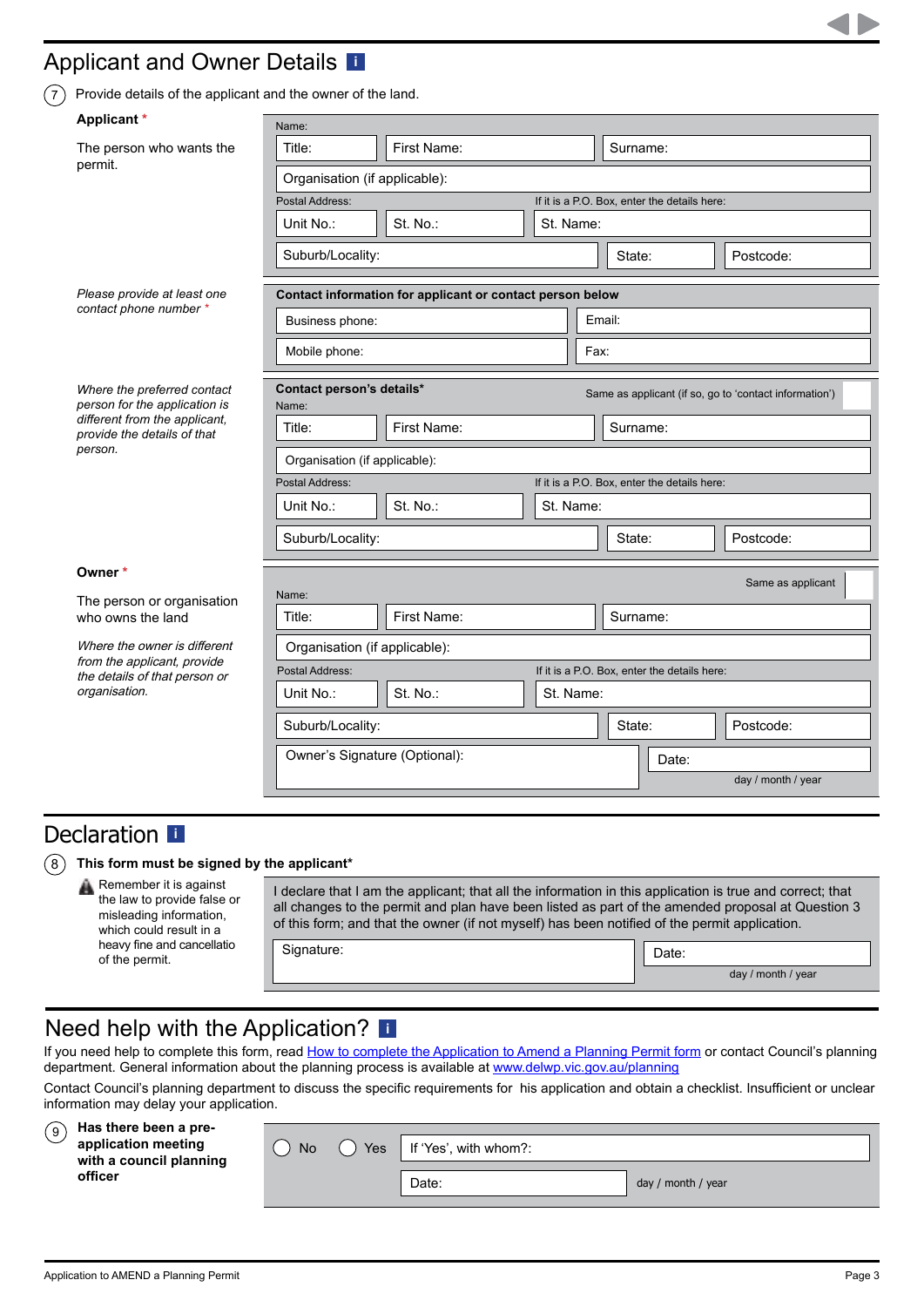# Checklist **[i](#page-5-0)**

10 **Have you:**

Filled in the form completely?



Paid or included the application fee?

Attached all necessary supporting information and **the Urust approximate fee.**<br>to determine the appropriate fee.

Most applications require a fee to be paid. Contact council

documents?Completed the relevant council planning permit

checklist?Signed the declaration (section 8)?

Please provide documents in electronic format

# Lodgement **i**

**Lodge the completed and signed form and all documents with:**

City of Ballarat PO Box 655 Ballarat VIC 3353

Phoenix Building 25 Armstrong Street South Ballarat VIC 3353

**Contact information:**

Phone: (03) 5320 5500 Email: info@ballarat.vic.gov.au

**Preferred method of lodgment is electronic via eServices or email.**

**Your personal information is being collected by City of Ballarat for planning purposes. Your information will be stored in Council's Customer Database and used to identify you when communicating with Council and for the delivery of services and information. For further information on how your personal information is handled, refer to Council's Privacy Policy at www.ballarat.vic.gov.au**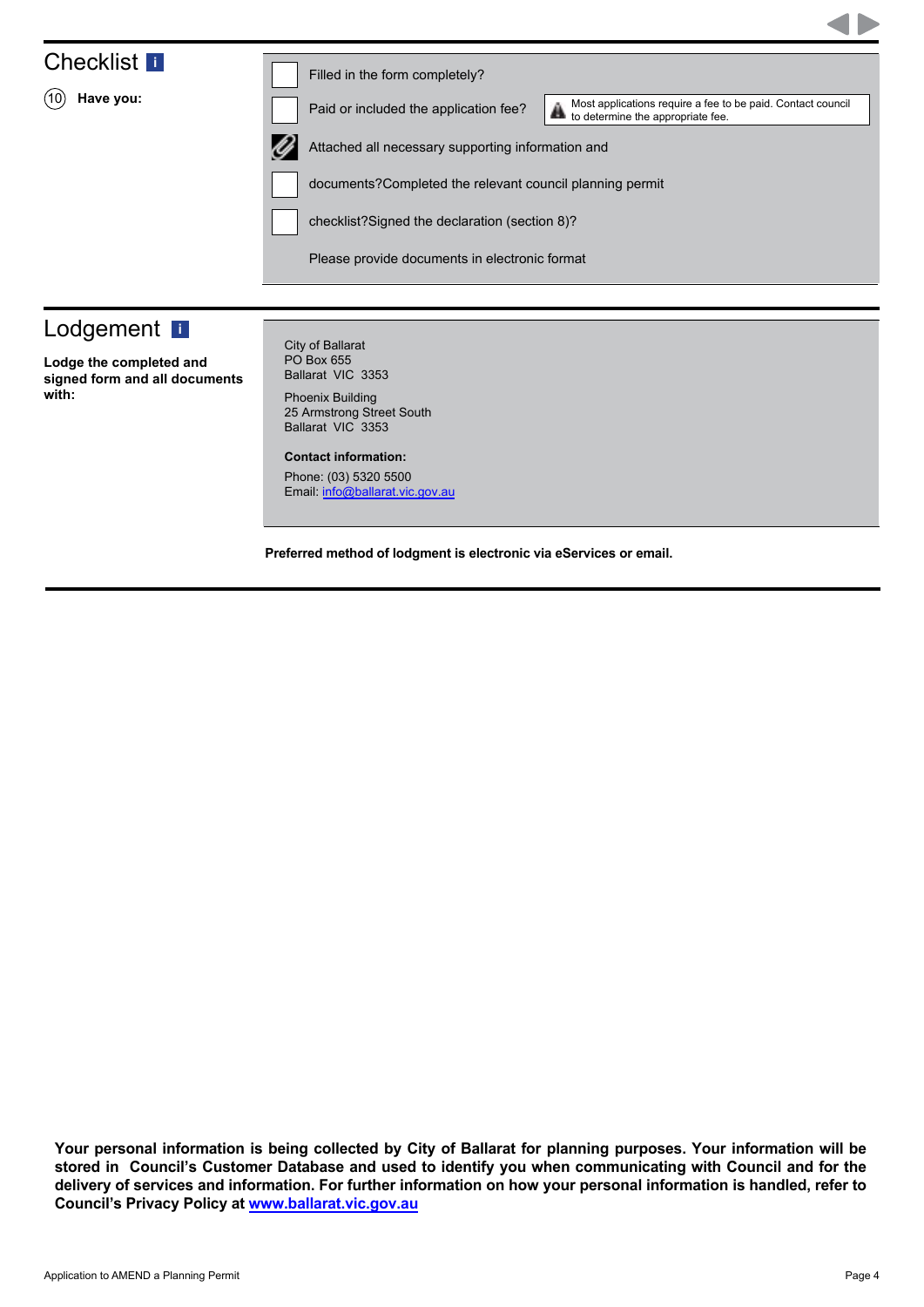<span id="page-4-0"></span>**i** MORE INFORMATION

#### The Land

It is important that your application to amend a planning permit includes details of the land, consistent with the Planning Permit. Refer to a copy of your Planning Permit, when completing the street address section of the form.

Also ensure you provide up-to-date details for the formal land description, using the current copy of the title.

### Planning Permit Details

You must identify the permit being amended by specifying the permit number. This can be found at the beginning of the permit.

#### The Amended Proposal

First select the type of amendment being applied for. This may include an amendment to:

- the use and/or development allowed by the permit
- conditions of the permit.
- plans approved by the permit.
- any other document approved by the permit.

Then describe the changes proposed to the permit, including any changes to the plans or other documents included in the permit.

### Development Cost

In most instances an application fee will be required. This fee must be paid when you lodge the application. The fee is set down by government regulations.

To help Council calculate the application fee, you must provide an accurate cost estimate of the proposed development to be allowed by the amended permit and the difference between the development allowed by the permit.

Council may ask you to justify your cost estimates. Costs are required solely to allow Council to calculate the permit application fee.

Fees are exempt from GST.

The cost difference is calculated as follows:

| Development<br>cost related to<br>the Application to<br>Amend a Planning<br>Permit | Development<br>cost related to the<br>Application for<br><b>Planning Permit</b> |  | = Cost Difference |
|------------------------------------------------------------------------------------|---------------------------------------------------------------------------------|--|-------------------|
|------------------------------------------------------------------------------------|---------------------------------------------------------------------------------|--|-------------------|

#### **Example 1**

Where the cost of the development to be allowed by the amended permit is lower than the cost of the development allowed by the permit:

 $$180,000 - $195,000 = -$15,000$ 

#### **Example 2**

Where the cost of the development to be allowed by the amended permit is higher than the cost of the development allowed by the permit:

 $$250,000 - $195,000 = $55,000$ 

**A.** Costs for different types of development can be obtained from specialist publications such as Cordell Housing: Building Cost Guide or Rawlinsons: Australian Construction Handbook.

**A** Contact the Council to determine the appropriate fee. Go to [www.delwp.vic.gov.au/planning](http://www.delwp.vic.gov.au/planning) to view a summary of fees in the Planning and Environment (Fees) Regulations.

### Existing Conditions

#### **How should land be described?**

If the conditions of the land have changed since the time of the original permit application, you need to describe, in general terms, the way the land is used now, including the activities, buildings, structures and works that exist (for example, single dwelling, 24 dwellings in a threestorey building, medical centre with three practitioners and 8 car parking spaces, vacant land).

Please attach to your application a plan of the existing conditions of the land, if the conditions have changed since the time of the original permit application. Check with the local Council for the quantity, scale and level of detail required.

It is also helpful to include photographs of the existing conditions.

#### Title Information

#### **What is an encumbrance?**

An 'encumbrance' is a formal obligation on the land, with the most common type being a 'mortgage'. Other common examples of encumbrances include:

- **Restrictive Covenants**: A 'restrictive covenant' is a written agreement between owners of land restricting the use or development of the land for the benefit of others, (eg. a limit of one dwelling or limits on types of building materials to be used).
- **Section 173 Agreements**: A 'section 173 agreement' is a contract between an owner of the land and the Council which sets out limitations on the use or development of the land.
- **Easements**: An 'easement' gives rights to other parties to use the land or provide for services or access on, under or above the surface of the land.
- **Building Envelopes**: A 'building envelope' defines the development boundaries for the land.

Aside from mortgages, the above encumbrances can potentially limit or even prevent certain types of proposals.

#### **What documents should I check to find encumbrances**

Encumbrances are identified on the title (register search statement) under the header 'encumbrances, caveats and notices'. The actual details of an encumbrance are usually provided in a separate document (instrument) associated with the title. Sometimes encumbrances are also marked on the title diagram or plan, such as easements or building envelopes.

#### **What about caveats and notices?**

A 'caveat' is a record of a claim from a party to an interest in the land. Caveats are not normally relevant to planning applications as they typically relate to a purchaser, mortgagee or chargee claim, but can sometimes include claims to a covenant or easement on the land. These types of caveats may affect your proposal.

Other less common types of obligations may also be specified on title in the form of 'notices'. These may have an effect on your proposal, such as a notice that the building on the land is listed on the Heritage Register.

#### **What happens if the proposal contravenes an encumbrance on title?**

Encumbrances may affect or limit your proposal or prevent it from proceeding. Section 61(4) of the *Planning and Environment Act 1987* for example, prevents a Council from granting a permit if it would result in a breach of a registered restrictive covenant. If the proposal contravenes any encumbrance, contact the Council for advice on how to proceed.

You may be able to modify your proposal to respond to the issue. If not, separate procedures exist to change or remove the various types of encumbrances from the title. The procedures are generally quite involved and if the encumbrance relates to more than the subject property, the process will include notice to the affected party.

A You should seek advice from an appropriately qualified person, such as a solicitor, if you need to interpret the effect of an encumbrance or if you seek to amend or remove an encumbrance.

#### **Why is title information required?**

Title information confirms the location and dimensions of the land specified in the planning application and any obligations a fecting what can be done on or with the land.

As well as describing the land, a full copy of the title will include a diagram or plan of the land and will identify any encumbrances, caveats and notices.

#### **What is a 'full' copy of the title?**

The title information accompanying your application must include a 'register search statement' and the title diagram, which together make up the title. In addition, any relevant associated title documents, known as 'instruments', must also be provided to make up a full copy of the title.